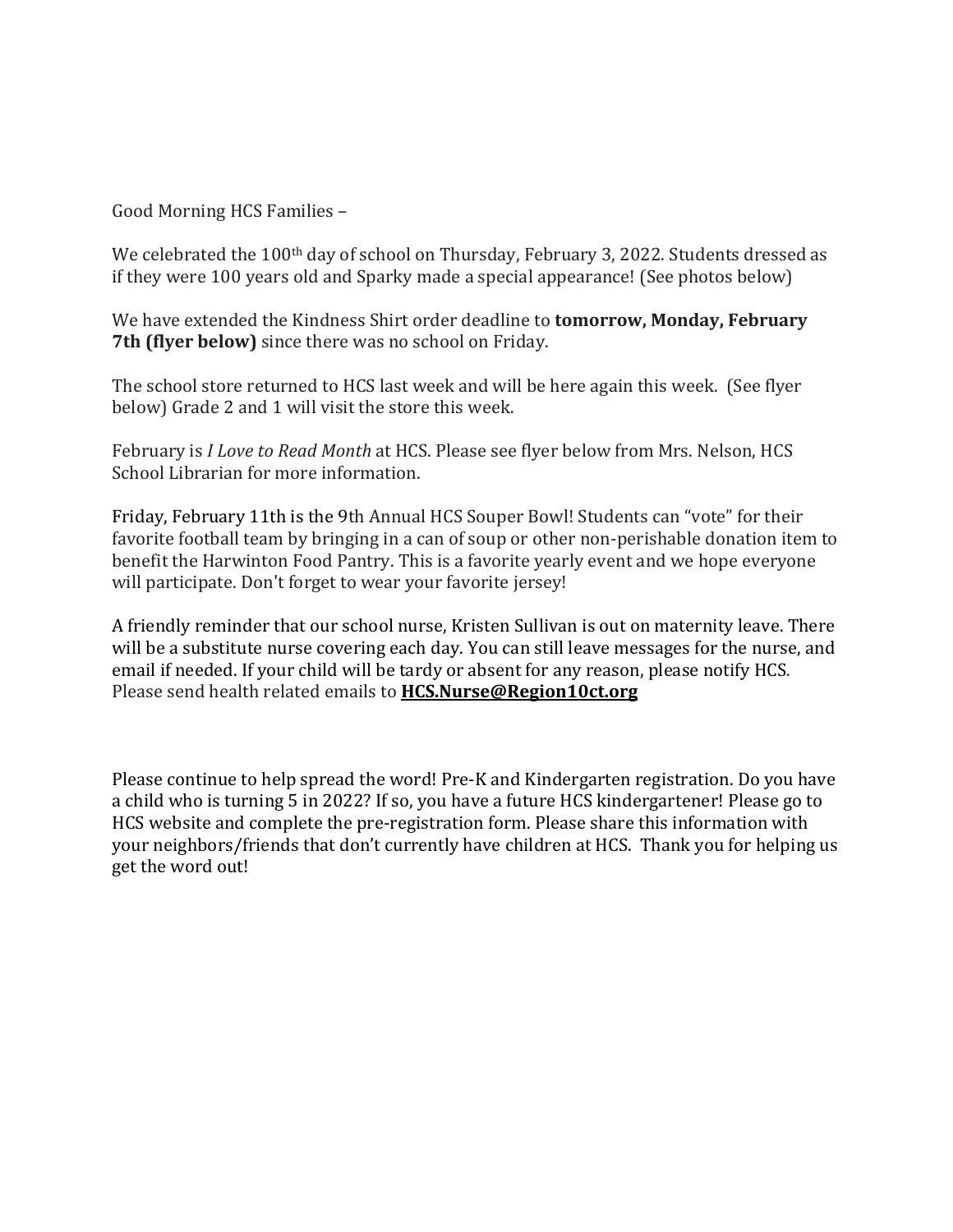February is black history month. Here are a few links to watch with your children.

Black History Month [\(nationalgeographic.com\)](http://track.spe.schoolmessenger.com/f/a/UCdsgbTXsGsi2PaZZ0Ldvg~~/AAAAAQA~/RgRj4OvNP0RHaHR0cHM6Ly9raWRzLm5hdGlvbmFsZ2VvZ3JhcGhpYy5jb20vaGlzdG9yeS9hcnRpY2xlL2JsYWNrLWhpc3RvcnktbW9udGhXB3NjaG9vbG1CCmH5Tbj_YXaL_BtSGWJhbGxlcmluaWFAcmVnaW9uMTBjdC5vcmdYBAAAAAE~)

PBS [LEARNING](http://track.spe.schoolmessenger.com/f/a/p-dy8x4a2ztZ-EpuqxpOXA~~/AAAAAQA~/RgRj4OvNP0QraHR0cHM6Ly93d3cueW91dHViZS5jb20vd2F0Y2g_dj1mMDBBYXR6dnhDMFcHc2Nob29sbUIKYflNuP9hdov8G1IZYmFsbGVyaW5pYUByZWdpb24xMGN0Lm9yZ1gEAAAAAQ~~) MEDIA | Black History Month | PBS KIDS - YouTube

[Celebrating](http://track.spe.schoolmessenger.com/f/a/iqSHo30pf28GnOuCRsLKRQ~~/AAAAAQA~/RgRj4OvNP0Q0aHR0cHM6Ly93d3cucmVhZGluZ3JvY2tldHMub3JnL2NhbGVuZGFyL2JsYWNraGlzdG9yeVcHc2Nob29sbUIKYflNuP9hdov8G1IZYmFsbGVyaW5pYUByZWdpb24xMGN0Lm9yZ1gEAAAAAQ~~) and Learning About Black History and Culture | Reading Rockets

The Region 10 Make a Mark committee will be hosting a Family Game Night on Friday, February 25th in the Lewis Mills Cafeteria from 6-9pm. There will be two game shifts 6- 7:30 for the young and young-at-heart, and 7:30-9 for those who can play the night away. Players are welcome to play the entire night. Prizes will be given each round! \$5 per session - \$2 per additional card. Snacks & beverages will be available for purchase. All proceeds benefit Region 10 Make a Mark.

Enjoy the rest of the weekend!   

Bob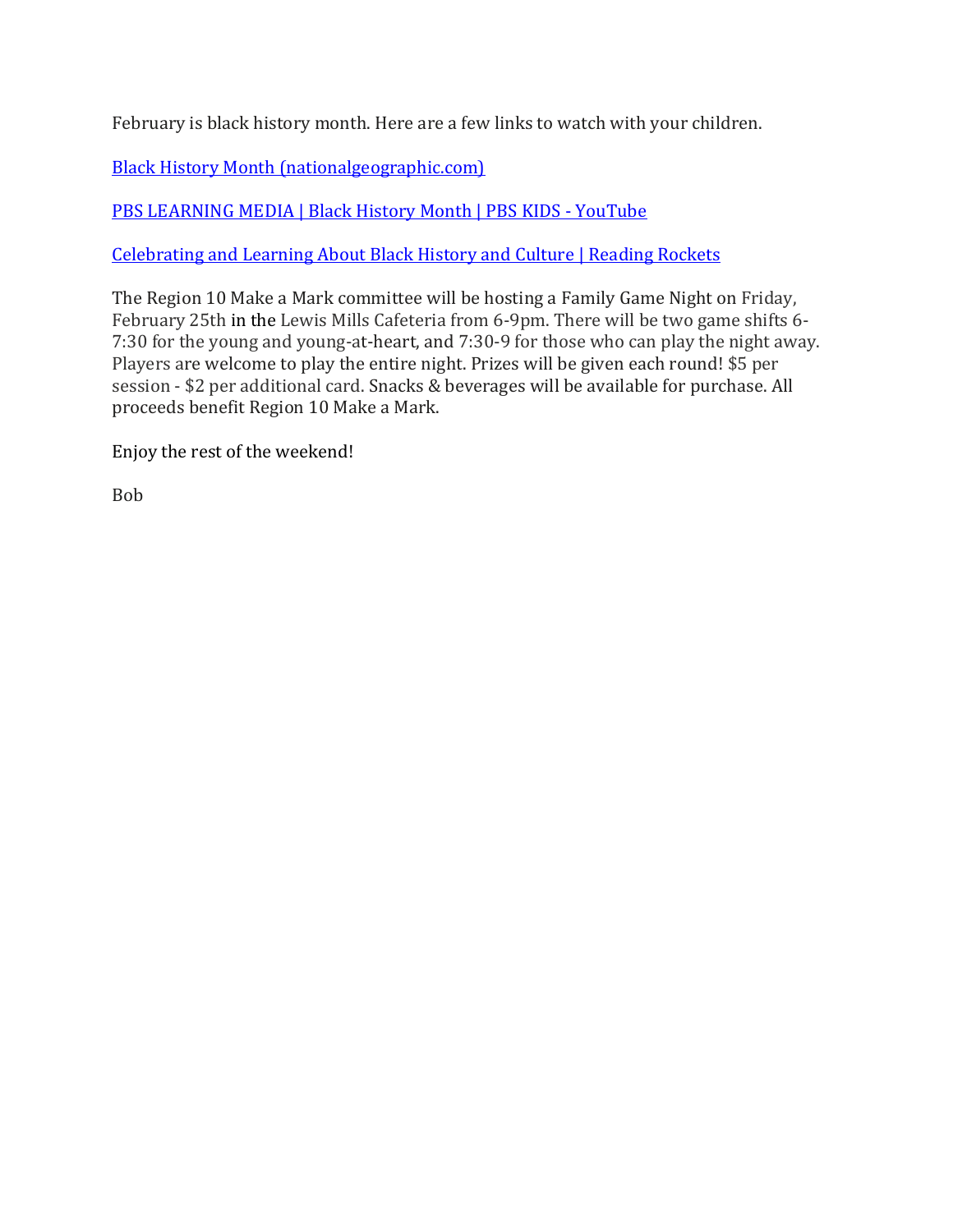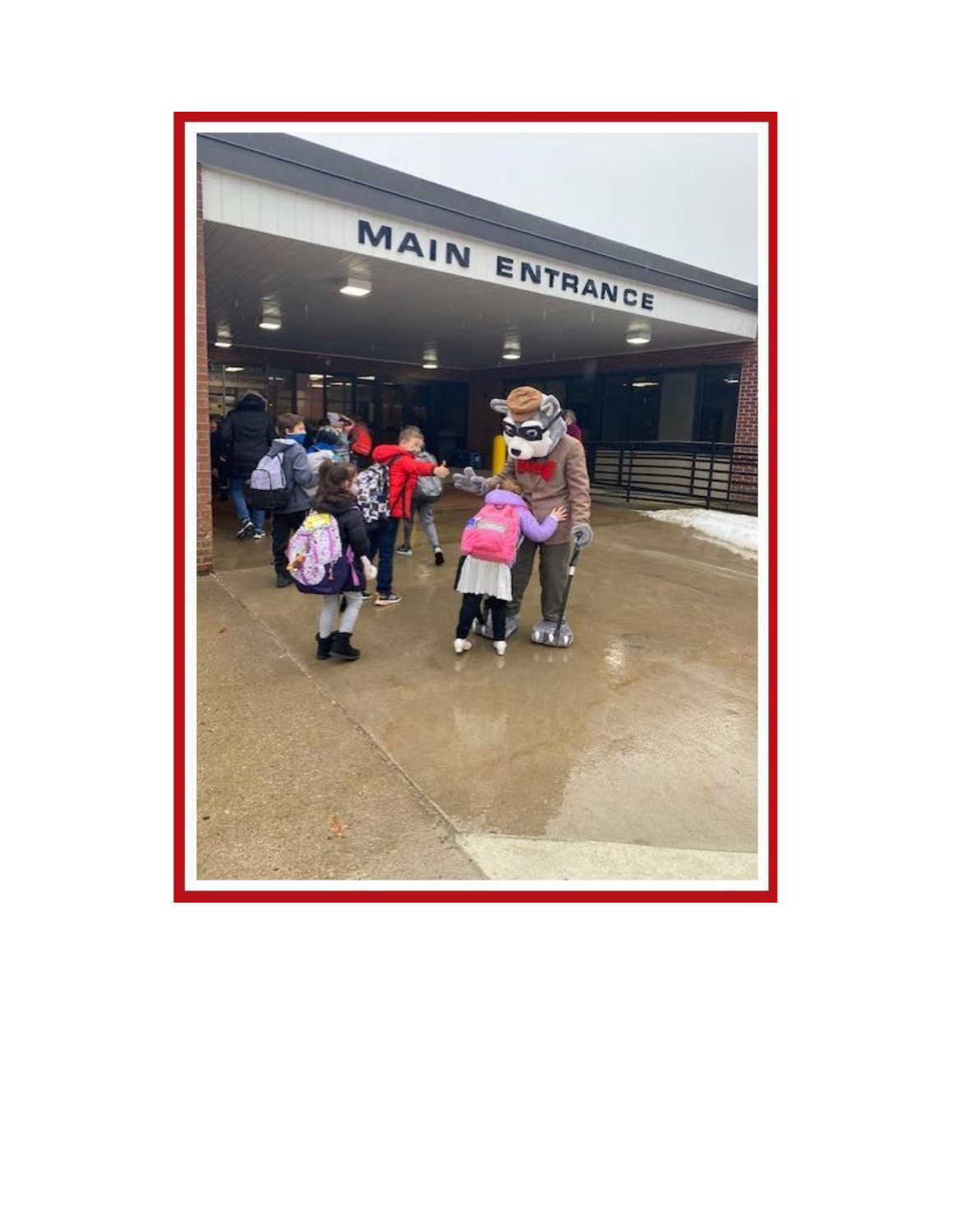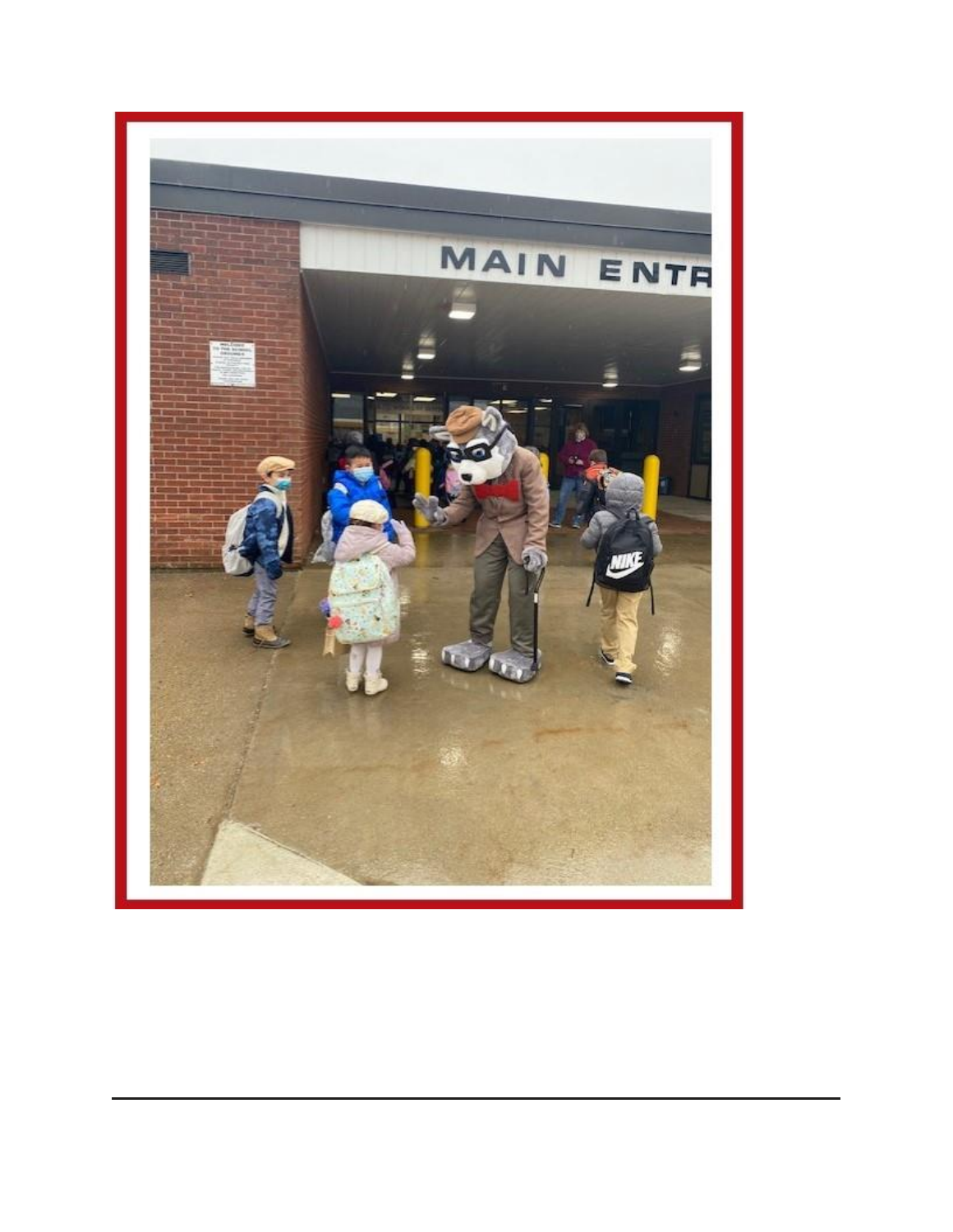## **CALENDAR**

**Monday, February 7**- Kindness Shirt order form (new deadline) Board of Education Meeting, LSM Auditorium

**Tuesday, February 8th- Friday, February 11th** - See School Store Schedule below (grade 1-4)

**Friday, February 11**- "Souper Bowl" can drive

Monday, February 14<sup>th</sup>- Valentine's Day card exchange (no food products of any kind, please)

**Friday, February 18** – No school for students, teacher professional development

**Monday, February 21 & Tuesday, February 22** – No school, Presidents' Day break

**Friday, February 25**- HCS School Spirit Day – wear your blue and white!

**Tuesday, March 8**- PTO Meeting, 7 pm

**Friday, March 18** – No school for students, teacher professional development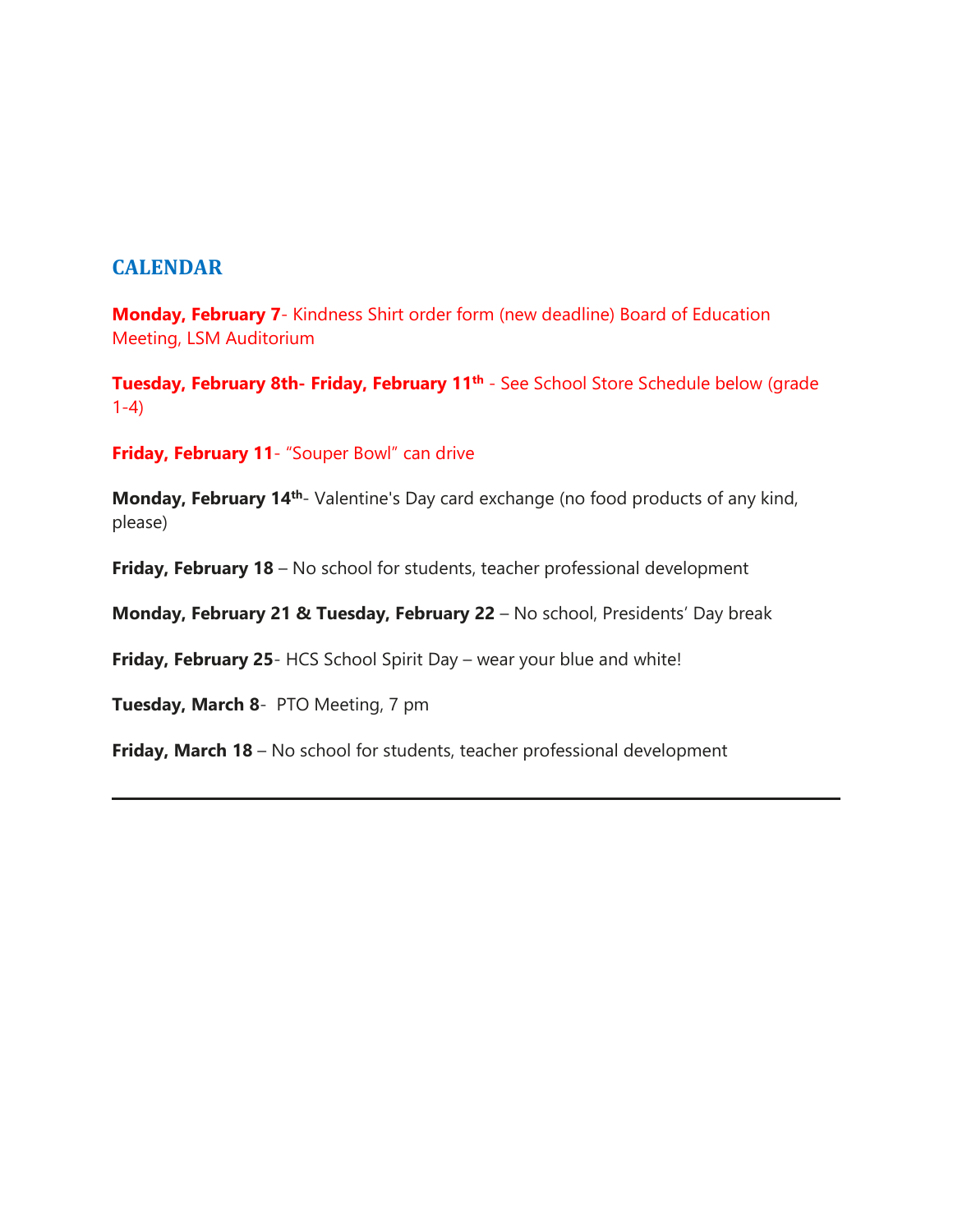## **COVID ATTENDANCE GUIDELINES**

We appreciate everyone's adherence to the guidelines below.  It is essential that students do not come to school if:     

 They have had close contact (at least 15 minutes, within 6 feet) with a person that has tested positive for COVID-19 and are quarantining for the required number of days     

 They, or a member of your household, has been tested for COVID-19 because of symptoms and/or potential exposure and you are awaiting results     

 You screen them in the morning before school and they have any of the symptoms below:      

- **fever of 100.4 or higher**
- **chills**
- **a new cough**
- **difficulty breathing**
- **a sudden loss of taste or smell**
- **shortness of breath**
- **sore throat**
- **congestion**
- **extreme fatigue**

 If your family has traveled, we recommend testing upon returning. Please be vigilant and check for any symptoms daily for 14 days after travel. Even mild symptoms can be the first sign of COVID. If the traveler, family member or student, develops any symptoms, keep all family members home from school until the traveler has been tested.     

In all cases, we ask that you always err on the side of caution. If your child has any signs of illness, please keep them home and contact our school nurse, [hcs.nurse@region10ct.org](mailto:hcs.nurse@region10ct.org) by phone at (860) 485-9029 ext. 12103 

## **FLYERS:**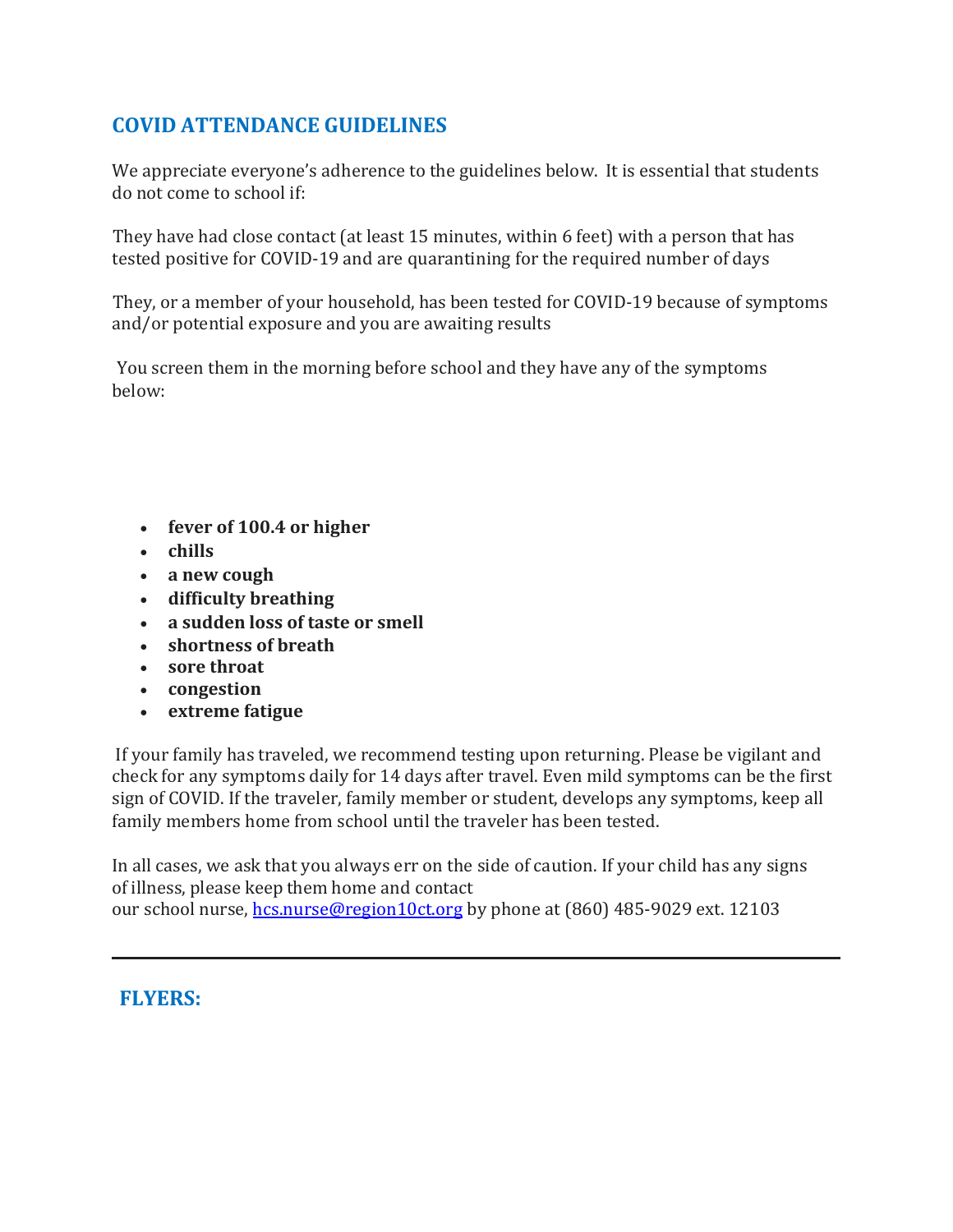The Great Rainforest Adventure **Reading Challenge!** 



February 1, 2022

Dear HCS Families,

February is I Love to Read Month at HCS. As part of our reading celebration, we will be rolling out a reading challenge for students. Our theme will be exploring the Amazon rainforest. To bring our reading challenge to life, the large bulletin board outside the HCS library will display a map and images from the Amazon rainforest. Every class will be represented as a backpack on the board to symbolize an explorer journeying through the forest. As students read and turn in their reading log slips, their class explorer will travel over water ways and land passages on the bulletin board. Students will work together as a class team to see how many miles they can cover and how many rainforest animals they can spot. The classes that read the most will earn an extra recess or Makerspace fun in the library! There will be one winning class at each grade level.

Students will be given reading slips to log their reading hours. Any reading done outside of school may be entered on the slips. Once a student has logged one hour these slips may be turned in to his or her teacher. This includes homework as well as recreational reading. Magazine and newspaper articles also count. Parents and younger students may read together. There will also be an option to log reading hours online. Sunday, February 6 will start our reading challenge. Monday the explorers will begin the first leg of their journey! The contest will finish on Friday, March 4. Winning classes will be announced on Monday, March 7. Pack your backpacks and get ready to explore!

Happy Reading, explorers! Mrs: Nelson

Mrs. Nelson **HCS School Librarian**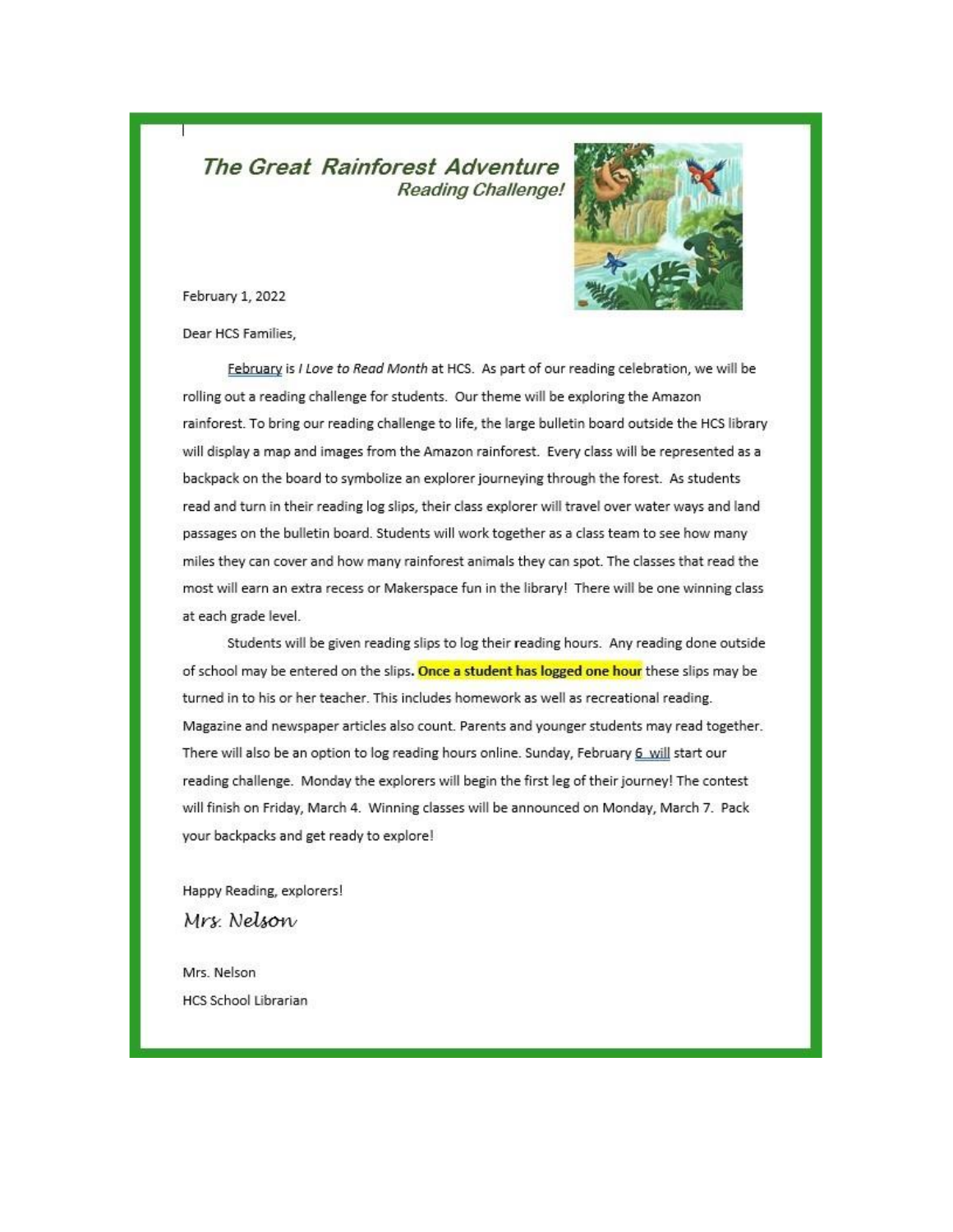| Dates<br>Reading Time:<br>Reading Time:<br>15 minutes 15 minutes<br>15 minutes 15 15 minutes<br>15 minutes 15 minutes<br>15 minutes 15 minutes<br>Parent Initials<br>Parent Initials <b>Parent Initials</b><br>------------------------------<br><b>The Great Rainforest Adventure</b><br>The Great Rainforest Adventure<br><b>Reading Challenge</b><br><b>Reading Challenge</b><br>Name _______________________________<br>Reading Time:<br>Reading Time:<br>15minutes 15 minutes<br>15 minutes 15 minutes<br>15 minutes 15 minutes<br>15 minutes<br>15 minutes | The Great Rainforest Adventure<br><b>Reading Challenge</b> | The Great Rainforest Adventure<br><b>Reading Challenge</b> |
|------------------------------------------------------------------------------------------------------------------------------------------------------------------------------------------------------------------------------------------------------------------------------------------------------------------------------------------------------------------------------------------------------------------------------------------------------------------------------------------------------------------------------------------------------------------|------------------------------------------------------------|------------------------------------------------------------|
|                                                                                                                                                                                                                                                                                                                                                                                                                                                                                                                                                                  |                                                            |                                                            |
|                                                                                                                                                                                                                                                                                                                                                                                                                                                                                                                                                                  |                                                            |                                                            |
|                                                                                                                                                                                                                                                                                                                                                                                                                                                                                                                                                                  |                                                            |                                                            |
|                                                                                                                                                                                                                                                                                                                                                                                                                                                                                                                                                                  |                                                            |                                                            |
|                                                                                                                                                                                                                                                                                                                                                                                                                                                                                                                                                                  |                                                            |                                                            |
|                                                                                                                                                                                                                                                                                                                                                                                                                                                                                                                                                                  |                                                            |                                                            |
|                                                                                                                                                                                                                                                                                                                                                                                                                                                                                                                                                                  |                                                            |                                                            |
|                                                                                                                                                                                                                                                                                                                                                                                                                                                                                                                                                                  |                                                            |                                                            |
|                                                                                                                                                                                                                                                                                                                                                                                                                                                                                                                                                                  |                                                            |                                                            |
| Parent Initials __________<br>Parent Initials __________                                                                                                                                                                                                                                                                                                                                                                                                                                                                                                         |                                                            |                                                            |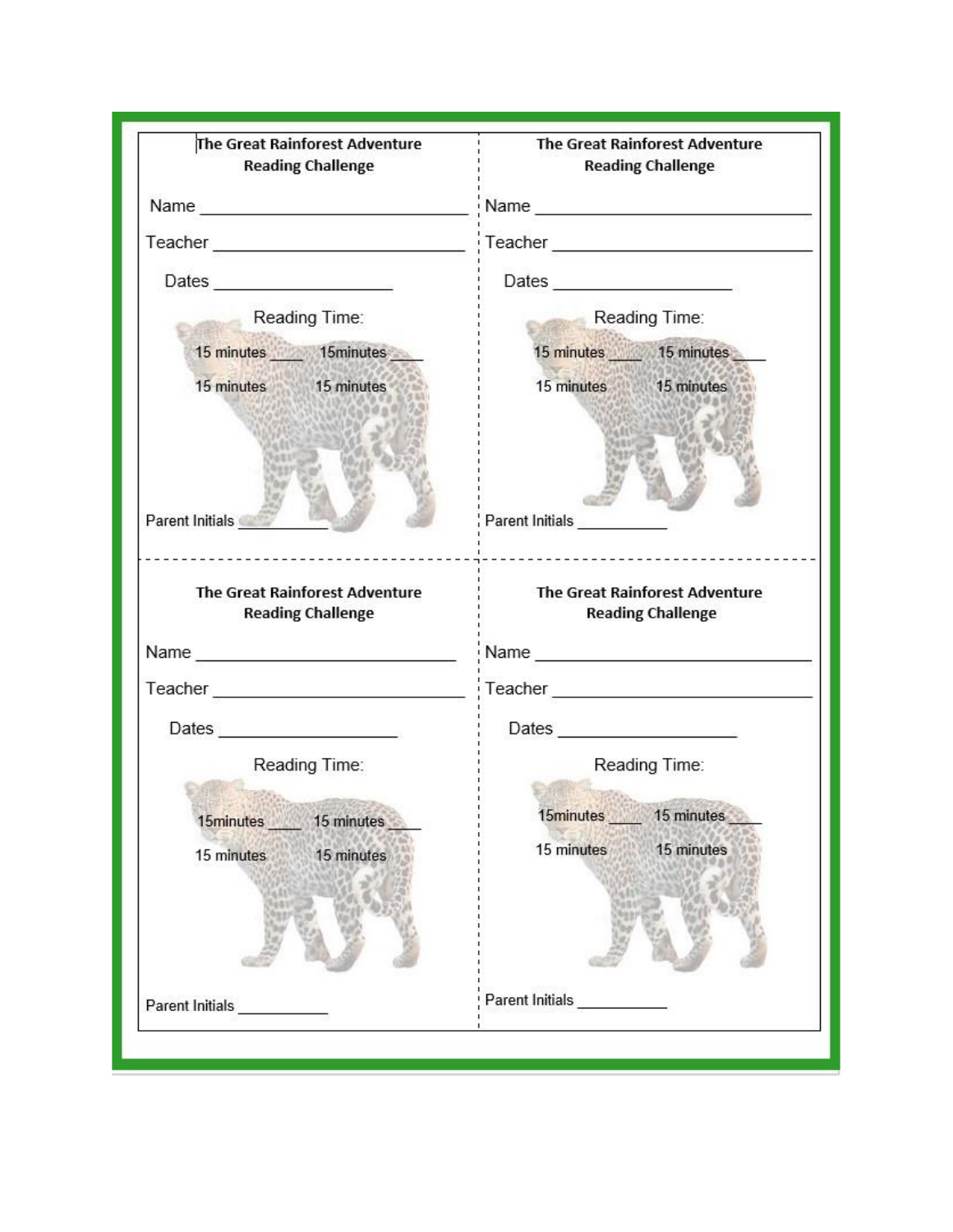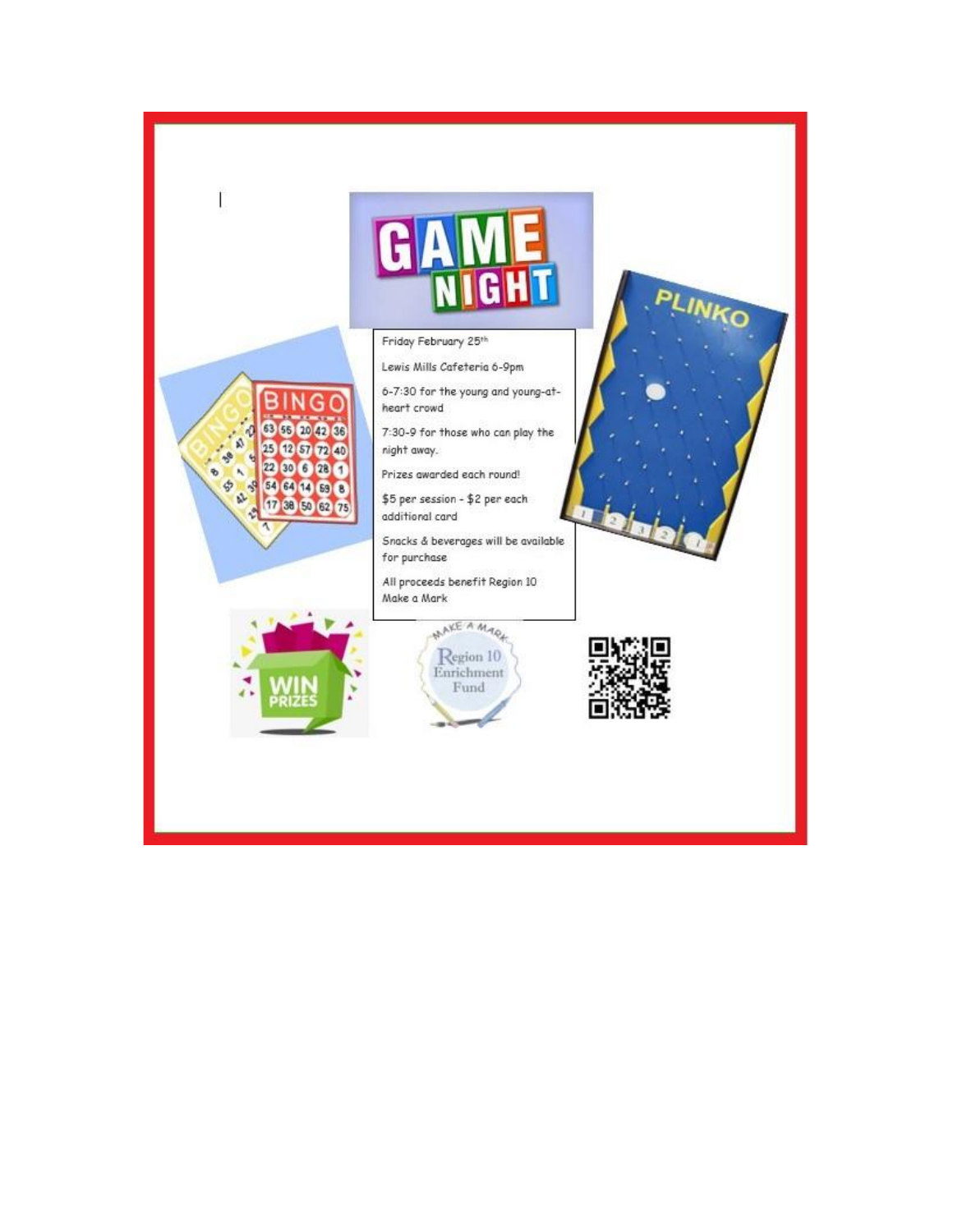